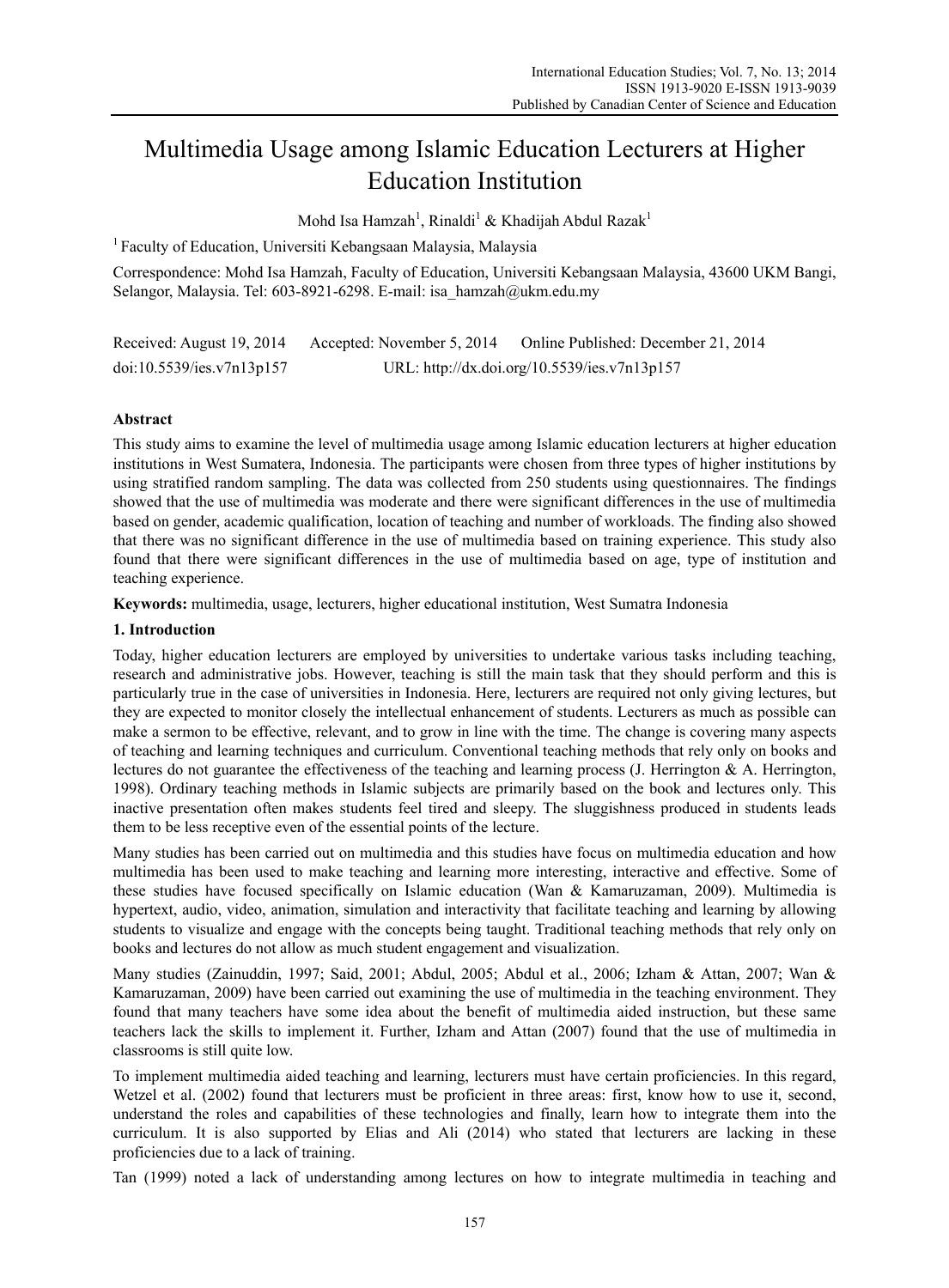learning is an influential aspect that contributed towards the low level of usage. Lectures seldom use multimedia in the classroom because of lack of knowledge and they are afraid of something wrong happens in the classroom while using multimedia.

Many studies were conducted to identify problems to apply multimedia in teaching (Zuraidah, 1998; Hajar, 2005; Sheingold & Hadley, 1990). Among the problems are lack of infrastructures and multimedia equipments, inadequate numbers of multimedia software and difficulty in accessing multimedia labs. Hajar (2005) also stated that it is important and necessary availability of infrastructures and multimedia equipment is the most influential factor towards multimedia usage. Those problems influence lecturer to apply multimedia in teaching. However, Larry et al. (2001) reported that inadequate multimedia does not influence much to the multimedia usage due to lecturers rarely to use it.

In Indonesia, the interest to use multimedia for education purposes has growing. Almost every school and university in big cities in Indonesia has multimedia room. It is part of educational process for improving the student skill in information and technology. However, the usage of this multimedia is limited and not all teachers and students have the opportunity to use multimedia. It is due to inadequate equipment to cover all of the students. Only certain teachers have the opportunity such as science teachers (Asraf, 2010). For Islamic education teachers, they are prefer to use conventional method such as using books and lectures. Only certain Islamic education teachers have used cassette and CD in their classroom (Fandi, 2008).

However, the development of multimedia in Indonesia is still lag behind neighbouring countries such as Singapore, Malaysia and Thailand (Adnan & Zamari, 2012). There are problems and obstacles that hindering lecturers to use multimedia in curriculum activities and non-curriculum activities (Arifin, 2011). Asif (2003) stated that these problems mainly related to the policy, standardization, network infrastructure and content, readiness and culture of human resources in the educational environment. Therefore, various attempts have been made by the government to encourage the use of multimedia in education especially in higher education institutions. This is seen as a very important policy and requires an integrated, systematic and sustainable strategy (Budiningsih et al., 2010). Such policy in upgrading the quality of implementation of multimedia-based education is badly needed in Indonesia (Priyanto, 2011).

Not many studies that observe the use of multimedia in higher education in Indonesia particularly in Islamic education. Islamic education is one of important components in higher tertiary education; therefore, this study will be conducted to explore the use of multimedia among Islamic lecturer in Padang West Sumatera, Indonesia. Padang has been chosen because of it consists high number of Islamic education institution. This study aims to assessing the level of multimedia usage among Islamic education lecturers in higher education institutions and to study the significance of multimedia usage based on gender, academic qualification, age, type of institution, location of teaching, teaching experience, training experience and teaching workload.

## **2. Method**

#### *2.1 Research Design*

The study adopted descriptive research design of ex-post facto type. This type of study is suitable for the independent variables not manipulated by the researcher. It was a survey study that represents a large number of samples. The data will show the level of multimedia usage and the significance of multimedia usage based on the demographic profile of respondents.

#### *2.2 Target Population*

The population in this study covers all Islamic education lecturers in Padang, West Sumatra, Indonesia. The total number of Islamic education lecturers in West Sumatera is 1,709 lecturers, which scattered in various universities, institutes and Pre-universities.

#### *2.3 Sampling and Sample*

Sampling is conducted by a stratified random method. Stratified random method has been used because the population is heterogeneous form, which covers gender, lecturers' academic background, age, type of institution, location of teaching, teaching experience, training experience and number of workload. By using stratified random sampling, the data collected is more accurate and it represents each stratum (Brymer & Cramer, 2005). This study has selected 250 lecturers from all Higher Learning Institutions in West Sumatera.

#### *2.4 Instrument*

A questionnaire was used as an instrument in this study. The questionnaire contains 2 parts (Part A and Part B). Part A includes socio-demographic of respondents. Part B is to determine the level of multimedia usage. 5-point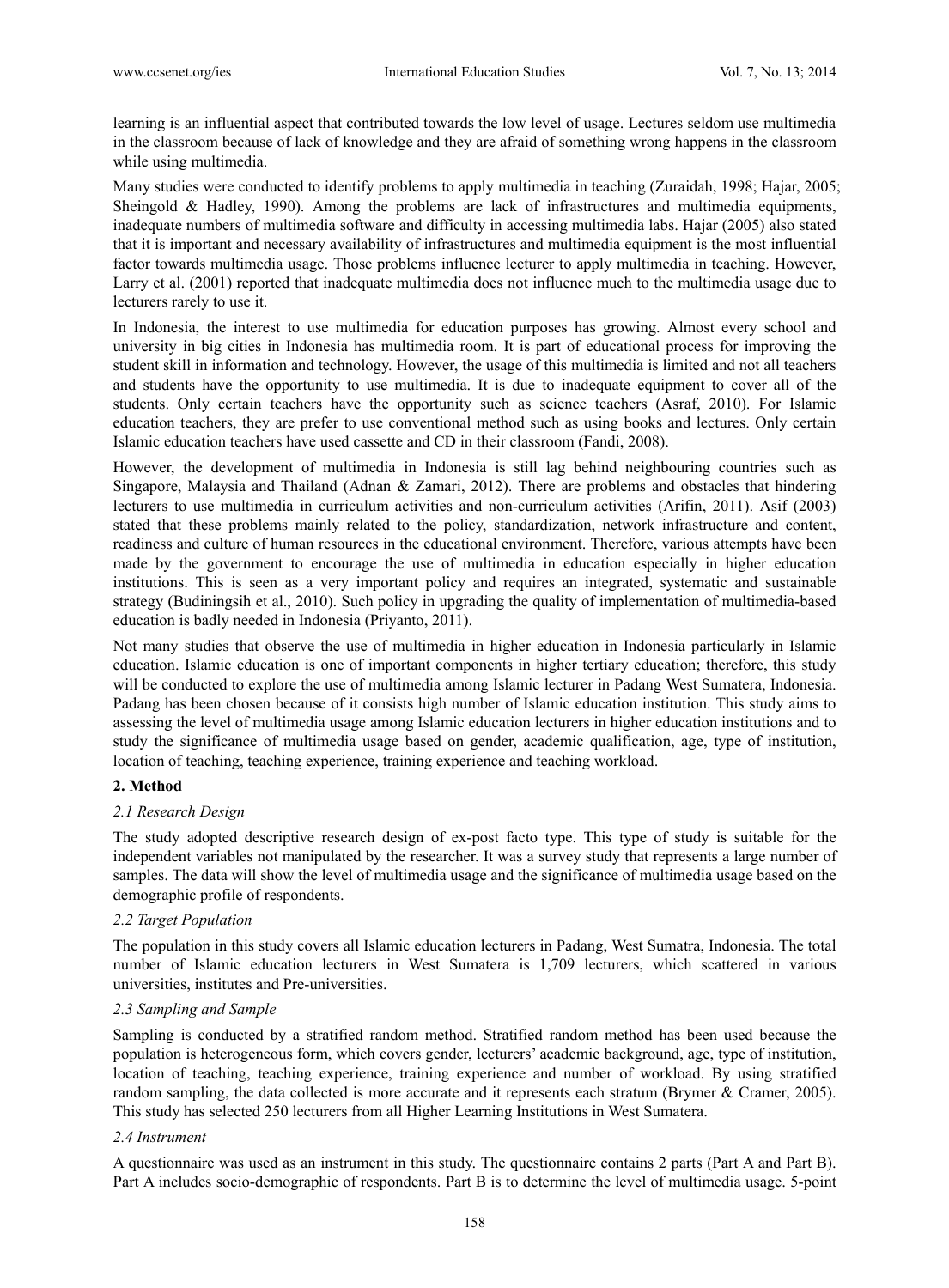Likert type scale of  $1 =$  never,  $2 =$  almost never,  $3 =$  occasionally/sometimes,  $4 =$  almost every time,  $5 =$  every time has been used. Dependent variables in this study are the multimedia usage level. While independent variables include gender, academic qualification, age, type of institutions, location of teaching, teaching experience, training experience and the number of workloads.

### *2.5 Validity of Instruments*

The validity of the instruments was approved by multimedia experts from the Faculty of Education, Universiti Kebangsaan Malaysia. The views of the experts were used to revise the items in the questionnaire.

### *2.6 Reliability of the Instruments*

The reliability was measured by Alpha Cronbach as the coefficient of reliability (r). It shows the coefficient of reliability 0.91 for level of multimedia usage among lecturers. The coefficient of reliability shows that all items in the instrument were reliable and can be accepted.

## *2.7 Data Collection*

In this study, a survey was conducted to collect the data. The questionnaire was administered among the sample of the research. Before they filled up the questionnaire, they were given a short brief about the study and how to answer the questionnaire.

## *2.8 Data Analysis*

Data was analysed using Statistical Package for the Social Sciences Version 19.0 software (SPSS 19.0). There are two kind of analysis, descriptive and inferential analysis. Descriptive analysis described by percentage, mean and standard deviation. Percentage also was used to determine profile of respondents included gender, academic qualification, age, type of institutions, location of teaching, teaching experience and training. Meanwhile, mean and standard deviation was used to determine the multimedia usage level of Islamic lecturer. Mean of 1 to 2.33 is categorized as low level, mean of 2.34 to 3.66 is categorized as moderate level and mean of 3.67 to 5 is categorized as high level.

The inferential analysis using independent–samples T-test and one way ANOVA was conducted in this study. Independent–samples T-test has been used to determine significant differences on multimedia usage of Islamic lecturers according to gender, academic qualifications, location of teaching, training experience and workloads. One way ANOVA is used to determine significant difference on multimedia usage of Islamic lecturers according to age, type of institution and teaching experience.

#### **3. Results**

# *3.1 Descriptive Analysis*

The data gathered were analysed using SPSS 19.0. The background of the respondents are include gender, academic qualification, age, type of institutions, location of teaching, teaching experience, and training. The demographic information is presented in Table 1.

|                      | background         | N   | $\frac{0}{0}$ |
|----------------------|--------------------|-----|---------------|
| Gender               | Female             | 124 | 49.6          |
|                      | Male               | 126 | 50.4          |
| Academic             | Master             | 132 | 52.8          |
| Qualification        | Doctorate          | 118 | 47.2          |
| Age                  | Less than 30 years | 84  | 33.6          |
|                      | $30 - 40$ years    | 101 | 40.4          |
|                      | More than 40 years | 65  | 26.0          |
| Type of institutions | University         | 80  | 32.0          |
|                      | Institute          | 85  | 34.0          |
|                      | Pre-university     | 85  | 34.0          |

Table 1. Profile of respondents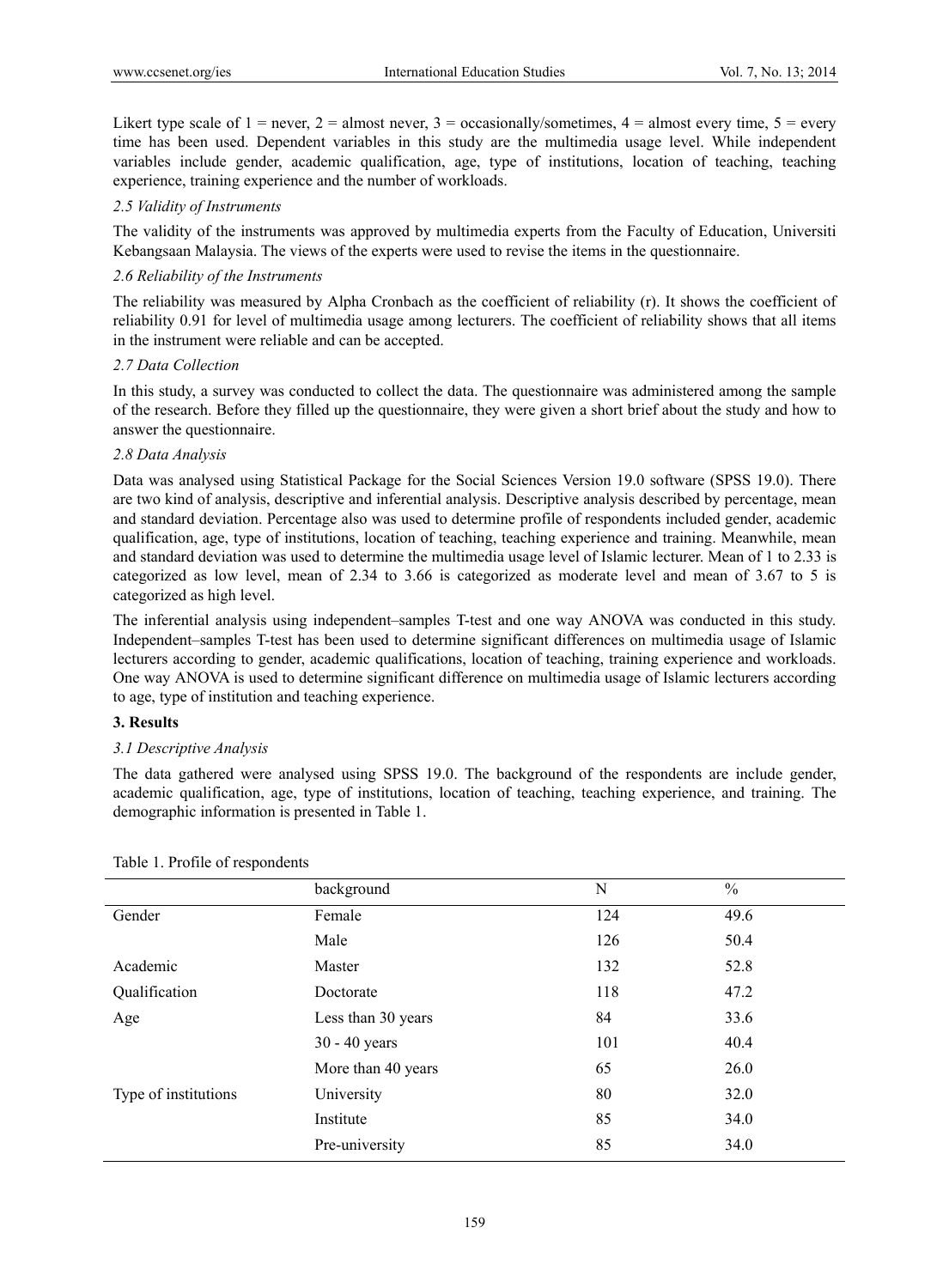| Location of teaching | Urban                | 174 | 69.6 |
|----------------------|----------------------|-----|------|
|                      | Rural                | 76  | 30.4 |
| Teaching experience  | Less than 10 years   | 83  | 33.2 |
|                      | $10 - 20$ years      | 101 | 40.4 |
|                      | More than 20 years   | 66  | 26.4 |
| Training             | Yes                  | 222 | 88.8 |
|                      | N <sub>0</sub>       | 28  | 11.2 |
| Amount of workload   | 2 workload or less   | 116 | 46.4 |
|                      | More than 2 workload | 134 | 53.6 |
|                      |                      |     |      |

Respondents from 250 lecturers showed that the composition of female and male respondents was almost same with 49.6% of female and 50.4% of male. Most of the respondents have had master degree (52.8%) and doctorate (47.2%). The majority of the lectures are 30-40 years old. The lecturers were enrolled across diverse institution and most of the institutions are situated in urban area.

Most of the responses come from lecturers within 10-20 years' experience in teaching (40.4%). 88.8% lecturers have had training in multimedia. Around 53% of the lecturers have more than two workloads.

The finding of the study about multimedia usage level of Islamic lecturer is presented in Table 3.2. Score mean is used as a tool for measuring the level. The overall level and per item of multimedia usage also describe in Table 2.

| Item                                                   | Mean | Standard<br>deviation | Level    |
|--------------------------------------------------------|------|-----------------------|----------|
| I use computers in teaching in the classroom           | 2.94 | 0.839                 | Moderate |
| I use power point in the classroom                     | 2.96 | 0.838                 | Moderate |
| I use the video as teaching materials in the classroom | 1.87 | 0.954                 | Low      |
| I use the graphics (figures) as a teaching medium      | 3.17 | 0.626                 | Moderate |
| I use the audio facilities as teaching medium          | 2.43 | 0.947                 | Moderate |
| I use the animation in the teaching                    | 2.23 | 0.831                 | Low      |
| I use multimedia for difficult topics                  | 2.80 | 0.975                 | Moderate |
| I combine the multimedia instruction for certain title | 2.83 | 0.926                 | Moderate |
| The overall level of use of multimedia in teaching     | 2.65 | 0.620                 | Moderate |

Table 2. Results of descriptive analysis on the use of multimedia

*Note*. Mean 1–2.33 = low level; mean 2.34–3.66 = moderate level; mean 3.67–5 = high level.

Table 2 shows that the multimedia in the teaching of Islamic education among lecturers at higher education institutions of West Sumatra, Indonesia was in the moderate level with mean score achieved was 2.65 and the standard deviation of 0.620 although there are some things about the use of multimedia, which is low. Items at low level are using video and animation as teaching medium. The highest mean is the use of graphics as a teaching medium (mean  $= 3.17$ , standard deviation  $= 0.626$ ) whereas the lowest mean is found in the use of video as a teaching medium (mean  $= 1.87$ , standard deviation  $= 0.954$ ).

#### *3.2 Inferential Analysis*

#### 3.2.1 Multimedia Usage Based on Gender

Table 3 shows t test results, which were conducted to determine if there is significant difference in gender regarding multimedia usage level of lecturers.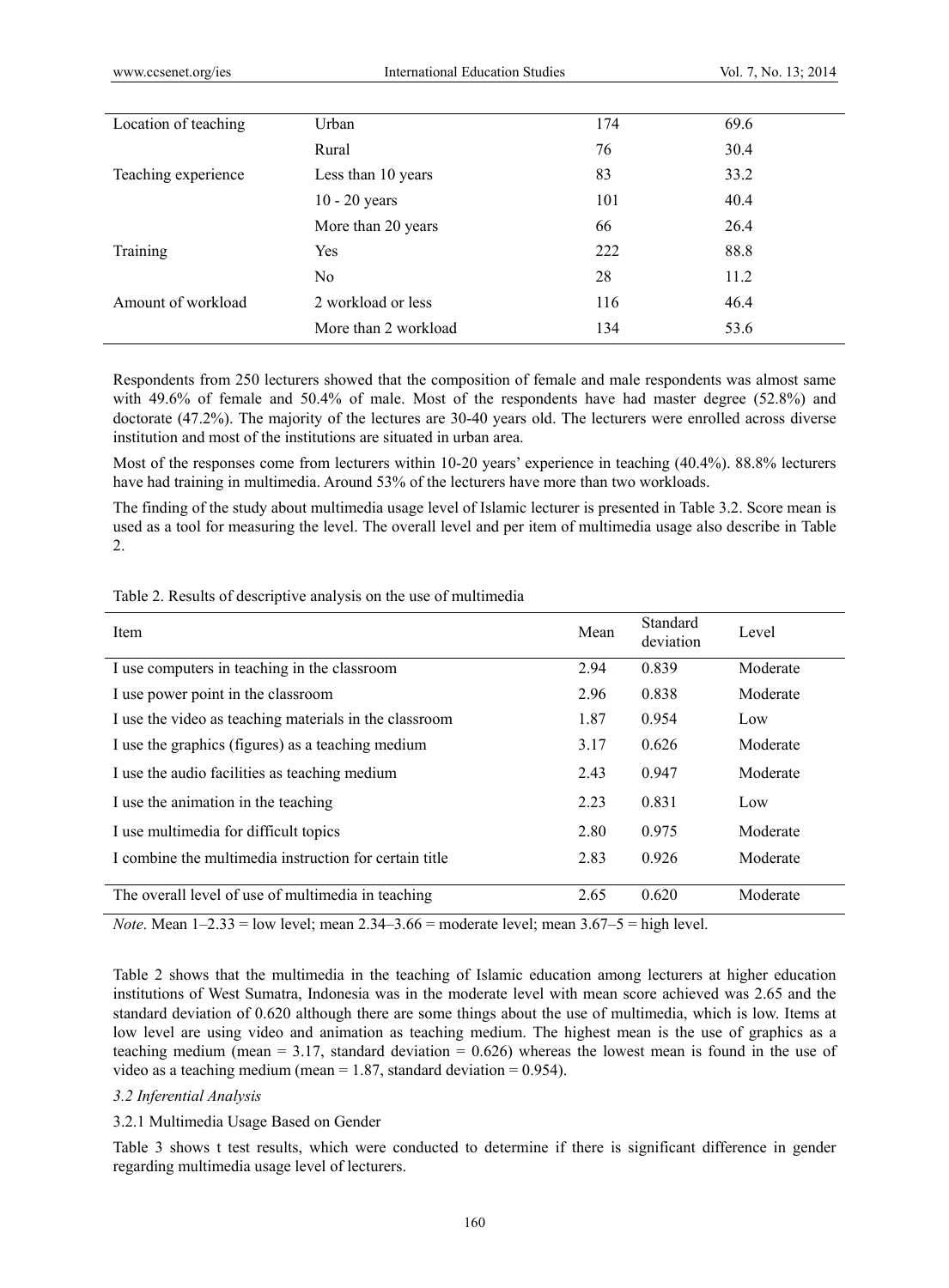|        |     | --   | ~              |          |       |
|--------|-----|------|----------------|----------|-------|
| Gender | N   | Mean | Std. deviation |          |       |
| Female | 124 | 2.45 | 0.764          | $-5.552$ | 0.000 |
| Male   | 126 | 2.86 | 0.326          |          |       |

Table 3. T-test results of multimedia usage level of lecturers based on gender

Table three shows that there was significant difference between the multimedia usage of female and male with the value t = -5.552 and  $p = 0.000$  ( $p < 0.05$ ). Based on mean obtained, male lecturers have higher mean (mean = 2.86, standard deviation = 0.764) compared with mean of the female (mean = 2.45, standard deviation = 0.326). This shows that multimedia usage of male lecturers was higher than the female.

3.2.2 Multimedia Usage Based on Academic Qualification

Table 4 shows t test results, which were conducted to determine if there is significant difference in academic qualification regarding multimedia usage level of lecturers.

|  |  |  |  | Table 4. T-test results of multimedia usage level of lecturers based on academic qualification |
|--|--|--|--|------------------------------------------------------------------------------------------------|
|  |  |  |  |                                                                                                |

| Academic qualification |    | Mean | Std. Deviation |          |       |
|------------------------|----|------|----------------|----------|-------|
| Master                 | 32 | 2.53 | 0.641          | $-3.433$ | 0.001 |
| Doctorate              | 18 | 2.79 | 0.566          |          |       |

Table 4 shows that there was significant difference between the multimedia usage of master and doctorate with the value t = -3.433 and  $p = 0.001$  ( $p < 0.05$ ). Based on mean obtained, lecturers with doctorate qualification have higher mean (mean = 2.79, standard deviation = 0.566) compared with mean of the master qualification (mean  $= 2.53$ , standard deviation  $= 0.641$ ). This shows that multimedia usage of lecturers with doctorate qualification was higher than the master qualification.

#### 3.2.3 Multimedia Usage Based on Age

Table 5 shows one-way variance analysis results, which were conducted to determine if there is significant difference in age regarding multimedia usage level of lecturers.

| Age                | N   | Mean | Std. deviation |        |       |
|--------------------|-----|------|----------------|--------|-------|
| Less than 30 years | 84  | 2.38 | 0.679          |        |       |
| $30$ to 40 years   | 101 | 2.64 | 0.429          | 23.940 | 0.000 |
| More than 40 years | 65  | 3.03 | 0.605          |        |       |

Table 5. ANOVA results of multimedia usage level of lecturers based on age

As can be seen in Table 5, significant differences in the multimedia usage based on age were observed. When means score were determined, lecturers within age more than 40 years were the highest users of multimedia while aged 30 to 40 years were higher than aged less than 30 years.

3.2.4 Multimedia Usage based on Type of Institutions

Table 6 shows one-way variance analysis results, which were conducted to determine if there is significant difference in type of institutions regarding multimedia usage level of lecturers.

|  |  | Table 6. ANOVA results of multimedia usage level of lecturers based on type of institutions |
|--|--|---------------------------------------------------------------------------------------------|
|  |  |                                                                                             |

| Type of institutions | N  | Mean | Std. deviation |        |       |
|----------------------|----|------|----------------|--------|-------|
| University           | 80 | 2.96 | 0.327          | 46.161 |       |
| Institute            | 85 | 2.78 | 0.062          |        | 0.000 |
| Pre-university       | 85 | 2.19 | 0.649          |        |       |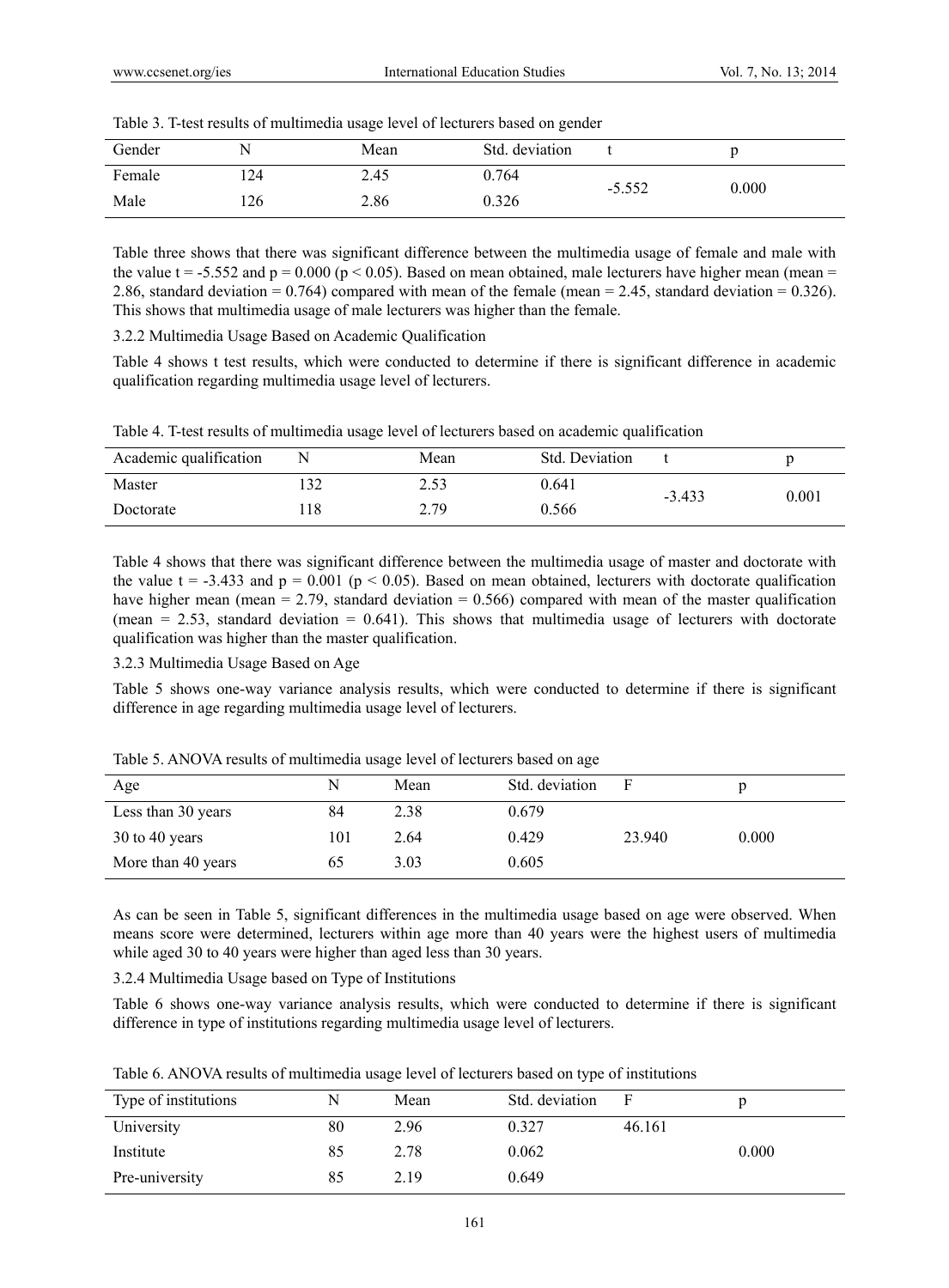As can be seen in Table 6, significant differences in the multimedia usage based on type of institution were observed. When means score were determined, lecturers in the university were the highest users of multimedia compared to the institute and Pre-university. Multimedia usage among lecturers in institute was higher than in the Pre-university.

3.2.5 Multimedia Usage Based on Location of Teaching

Table 7 shows t test results, which were conducted to determine if there is significant difference in location of teaching regarding multimedia usage level of lecturers.

|  | Table 7 T-test results of multimedia usage level of lecturers based on location of teaching |
|--|---------------------------------------------------------------------------------------------|
|--|---------------------------------------------------------------------------------------------|

| Location | N    | Mean | Std. Deviation |       |       |
|----------|------|------|----------------|-------|-------|
| Urban    | ' 74 | 2.94 | 0.290          | 5.131 |       |
| Rural    | 76   | 2.53 | 0.681          |       | 0.000 |

Table 7 shows that there was significant difference between the multimedia usage of lecturer in the rural and urban with the value t = 5.131 and  $p = 0.000$  ( $p < 0.05$ ). Based on mean obtained, lecturers in the urban have higher mean (mean = 2.94, standard deviation = 0.290) compared with mean of lecturer in the rural (mean = 2.53, standard deviation = 0.681). This shows that multimedia usage of lecturers in the urban was higher than lecturers in the rural.

3.2.6 Multimedia Usage Based on Teaching Experience

Table 8 shows one-way variance analysis results, which were conducted to determine if there is significant difference in teaching experience regarding multimedia usage level of lecturers.

|  |  | Table 8. ANOVA results of multimedia usage level of lecturers based on teaching experience |
|--|--|--------------------------------------------------------------------------------------------|
|  |  |                                                                                            |

| Teaching experience | N   | Mean | Std. deviation |        |       |
|---------------------|-----|------|----------------|--------|-------|
| Less than 10 years  | 83  | 2.34 | 0.682          |        |       |
| 10 to 20 years      | 101 | 2.65 | 0.418          | 28.485 | 0.000 |
| More than 20 years  | 66  | 3.04 | 0.584          |        |       |

As can be seen in Table 8, significant differences in the multimedia usage based on teaching experience were observed. When means score were determined, lecturers within experience more than 20 years were the highest users of multimedia compared to experience 10 to 20 years and less than 10 years. Multimedia usage among lecturers within experience 10 to 20 years was higher than experience less than 10 years.

#### 3.2.7 Multimedia Usage based on Training

Table 9 shows t test results, which were conducted to determine if there is significant difference in training regarding multimedia usage level of lecturers.

|                | --         |      | --             |       |       |
|----------------|------------|------|----------------|-------|-------|
| Training       |            | Mean | Std. Deviation |       |       |
| Yes            | າາາ<br>∠∠∠ | 2.66 | 0.621          | 0.101 | 0.920 |
| N <sub>0</sub> | 28         | 2.64 | 0.625          |       |       |
|                |            |      |                |       |       |

Table 9 shows that there was significant difference between the multimedia usage of lecturer in the rural and urban with the value  $t = 5.131$  and  $p = 0.000$  ( $p < 0.05$ ). Based on mean obtained, lecturers in the rural have higher mean (mean = 2.94, standard deviation = 0.290) compared with mean of lecturer in the urban (mean = 2.53, standard deviation  $= 0.681$ . This shows that multimedia usage of lecturers in the rural was higher than lecturers in the urban.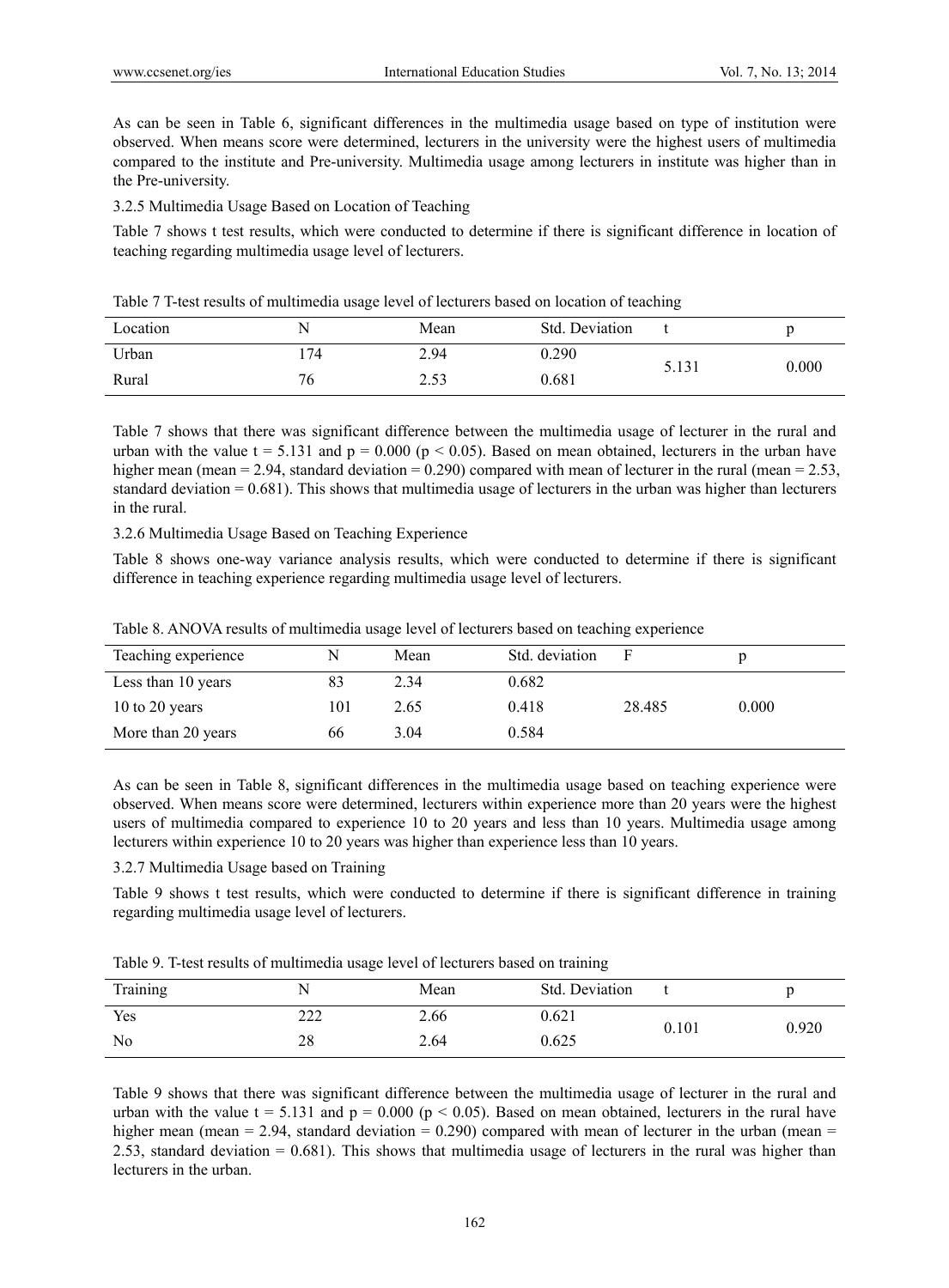#### 3.2.8 Multimedia Usage Based on Number of Workload

Table 10 shows t test results, which were conducted to determine if there is significant difference in number of workload regarding multimedia usage level of lecturers.

| Number of workload    | N   | Mean | Std. Deviation |       |       |
|-----------------------|-----|------|----------------|-------|-------|
| 2 workloads           | 16  | 2.75 | ).571          | 2.689 | 0.008 |
| More than 2 workloads | 134 | 2.54 | 0.657          |       |       |

Table 10. T-test results of multimedia usage level of lecturers based on number of workload

Table 10 shows that there was significant difference of multimedia usage based on number of workload with the value t = 2.689 and  $p = 0.008$  ( $p < 0.05$ ). Based on mean obtained, lecturers with 2 workloads have higher mean (mean  $= 2.75$ , standard deviation  $= 0.571$ ) compared with mean of lecturer with more than 2 workloads (mean  $=$ 2.54, standard deviation  $= 0.657$ ). This shows that multimedia usage of lecturers with 2 workloads was higher than lecturers with more than 2 workloads.

### **4. Discussion**

Findings showed that the use of multimedia among Islamic education lecturers in higher education institutions in West Sumatera, Indonesia was at the moderate level with some items were at low level. The highest mean score for the items was the use of graphic in teaching. The use of graphic in teaching is vital to facilitate the identification of objects, to classifying objects, to demonstrate the spatial relationship of an object, and helping to explain an abstract concept.

The low usage of animation (mean score of 2.23) and video (mean score 1.87) is probably because of the difficulty to access for relevant materials and the significant amount of time that must be provided in the preparation of the video and animation (Ely, 1990).

The results also showed significant differences in the use of multimedia teaching on gender. The use of multimedia among male lecturers is higher than female. This finding is supported by Abdul (2005), Larry et al. (2001) and Konan (2010) which showed the significant different levels of multimedia usage on gender. This can be explained based on the research of Gurian (2004) who showed that male's spatial ability is higher than female. They have the capacity to think about objects in three dimensions and to draw conclusions about those objects from limited information.

The findings also revealed the significant difference in the use of multimedia based on academic qualification. Lecturers with doctorate degree had a better score mean than lecturers with master's degree. Konan (2010) found that the academic qualification affected the use of multimedia. This finding is contrary to the finding of research study conducted by Zainuddin (1997) who found that the academic qualifications do not affect the level of multimedia usage. Lecturers with a doctorate qualification probably have the highest level of intellectual, creativity, insight and maturity which encouraged the challenge to use multimedia.

The finding also showed that age has influenced on the use of multimedia. Lecturers who are above 40 years old tend to use more multimedia compare to other lecturers. At this stage of life, people have higher emotional intelligence and maturity (Iskandar et al., 2009).

Facilities and infrastructures at universities and institutes tend to be more modern and complete when compared to Pre-university. Furthermore, many of pre-university situated in rural areas, which have insufficient multimedia facilities. This finding is inconsistent with Siti et al. (2002) who reported no significant difference between the use of multimedia in rural and urban areas. They noted that the use of multimedia is not dependent on location such as rural or urban, but it is related to the knowledge and attitudes towards multimedia.

Lecturers with experience of teaching more than 20 years in particular have more tendencies to learn how to teach students using multimedia. They are experienced and know how to improve their teaching quality and realize the importance of using multimedia. However, surprisingly, training experience does not give better effect to the use of multimedia. Probably this is because of the lecturers who attend these courses are only interested and enthusiastic to use multimedia in teaching and learning at an early stage after the course. However, the spirit is reduced from day to day depending on the facilities in which they work (Jamian, 2011).

Lack of time is one of obstacles and barriers in the use of multimedia among the lecturers. Yalcin et al. (2011)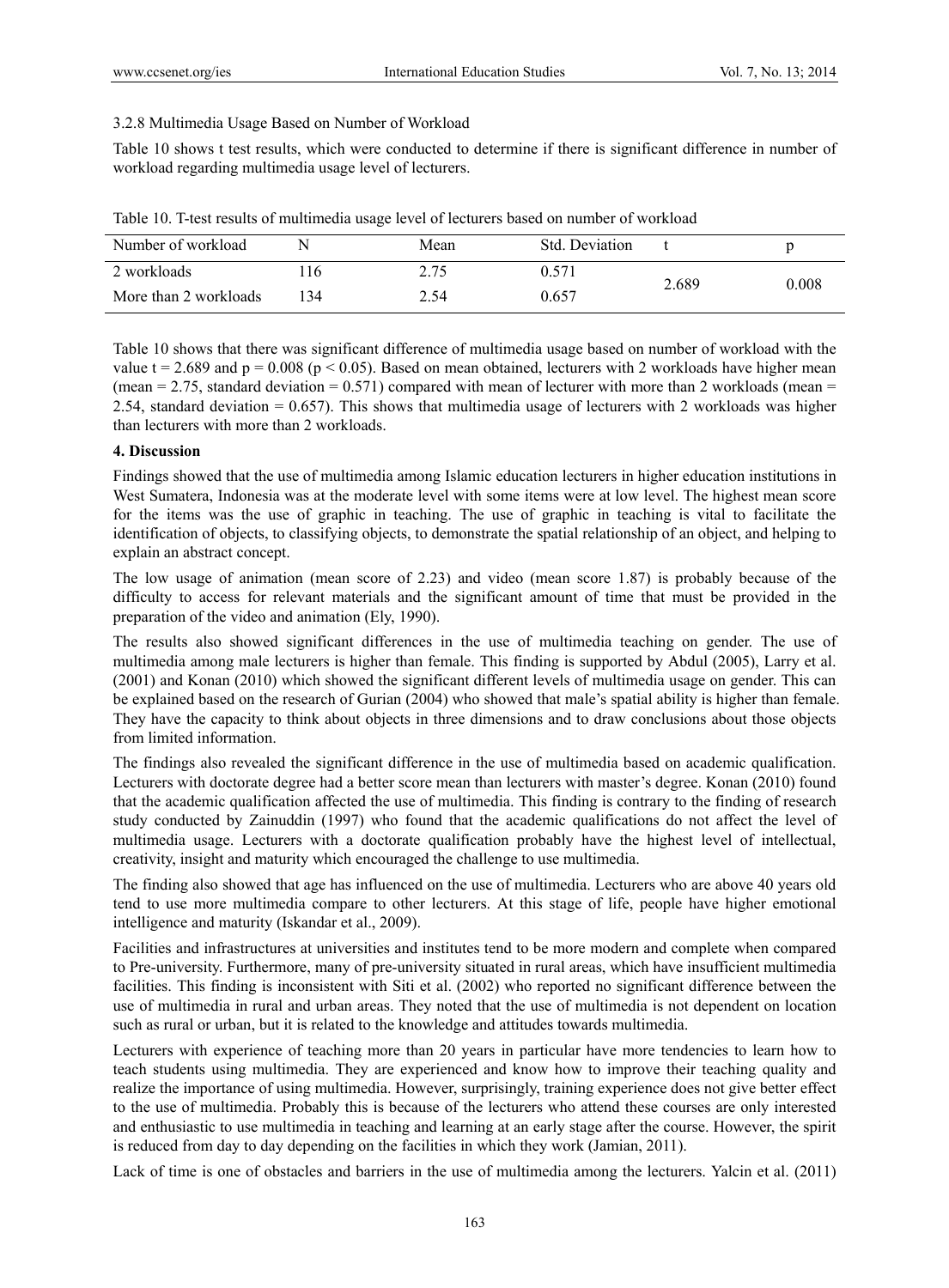also found that lecturers need time to understand and use the technology effectively. They have no enough time because of coursework and assignments. The workload had caused significantly on the use of multimedia. As mentioned before, nowadays lecturers is not only required to teach but also burdened with various other duties such as administration, co-curriculum and society work (Arifin, 2011).

In conclusion, findings showed that the use of multimedia in teaching Islamic education among the lecturers of higher education institutions of West Sumatra as a whole is at moderate level. The use of graphics in teaching was scored the highest mean in the use of multimedia. This study would like to suggest that the workload for the lecturers to be reduced in order to increase the use of multimedia usage. The administration of Higher Education Institution and the Ministry of Education should review the workload to ensure the increase of multimedia use. Such support to reduce the workload is very important and helpful for the lecturers. Lastly, financial support in the form of grants and funds may also require encouraging lecturers in doing research on multimedia and this will promotes the use of multimedia among lecturers.

#### **References**

- Abdul, M. (2005). *Attitudes toward computers among teachers of information technology applications courses and communications technology (ICT) in teaching and learning* (Thesis, Universiti Kebangsaan Malaysia).
- Abdul, W. I. G., Kamaliah, S., & Hasrina, M. (2006). The use of computers in teaching and learning among secondary school teachers: A case study in Penang. *Kajian Malaysia, XXIV*(1&2), 203-225.
- Adnan, A. H. M., & Zamari, Z. M. (2012). Computer-Aided Self-Access Language Learning: Views of Indonesian, Malaysian & New Zealand Practitioners. *Procedia-Social and Behavioral Sciences, 67*, 49-60. http://dx.doi.org/10.1016/j.sbspro.2012.11.306
- Arifin, B. P. (2011). *Multimedia in higher institution* (Thesis, Universitas Negeri Yogya).
- Asif, A. (2003). Using multimedia and cooperative learning for online teaching of signal processing techniques in communication systems. *Journal of IEEE*, 1-6.
- Asraf, M. A. (2010). *Multimedia among Islamic lecturer* (Thesis, Fakultas Keguruan dan Ilmu Pendidikan. Universitas Syiah Kuala Darussalam, Indonesia).
- Brymen, J., & Cramer, D. (2005). *Quantitative Data Analysis with 12 and 13: A Guide for Social Scientist*. Hove: Routledge.
- Budiningsih, H., Siska, M., & Hanifah, B. (2010). *Multimedia development in Islamic education* (Thesis, Universitas Negeri Yogyakarta, Indonesia).
- Elias, M. S., & Ali, A. Z. M. (2014). Survey on the Challenges Faced by the Lecturers in Using Packet Tracer Simulation in Computer Networking Course. *Procedia-Social and Behavioral Sciences, 131*, 11-15. http://dx.doi.org/10.1016/j.sbspro.2014.04.070
- Ely, D. P. (1990). Condition that facilitate the implementation of education technology innovations. *Journal of Research on Computing Education, 23*(2), 298-305. http://dx.doi.org/10.1080/08886504.1990.10781963
- Fandi, A. (2008). Effectivity and attitude toward multimedia in higher institution: Case in Islamic university (Thesis, Universitas Muhammadiyah Surakarta, Indonesia).
- Gurian, M. (2004). *What Could He Thinking? How a Man's Mind Really Works*. New York: St. Martin's Griffin.
- Hajar, M. N. (2005). *Condition facilitating the implementation of information communication technology integration in the Malaysia smart school* (Ph.D thesis, Universiti Putra Malaysia, Malaysia).
- Herrington, J., & Herrington, A. (1998). Authentic assessment and multimedia: How university students respond to a model of authentic assessment. *Higher Education Research and Development, 17*(3), 305-322. http://dx.doi.org/10.1080/0729436980170304
- Iskandar, Rohaty, M. M., & Zuria, M. (2009). Emotional intelligence and work commitment among university lecturers in Indonesia. *Journal of Malaysian Education, 34*, 173-186.
- Izham, H., & Attan, N. (2007). The readiness of science teachers in the use of computer-based information technology in teaching and learning process. *Journal of Technology, 46*(E), 45-60.
- Jamian, M., Jalil, H. A., & Krauss, S. E. (2011). Malaysian public university learning environments: Assessing conduciveness through ICT affordances. *Procedia-Social and Behavioral Sciences, 35*,154-161.
- Konan, N. (2010). Computer literacy level. *Journal of Procedia Social and Behavioral Sciences, 2*, 2567-2571.